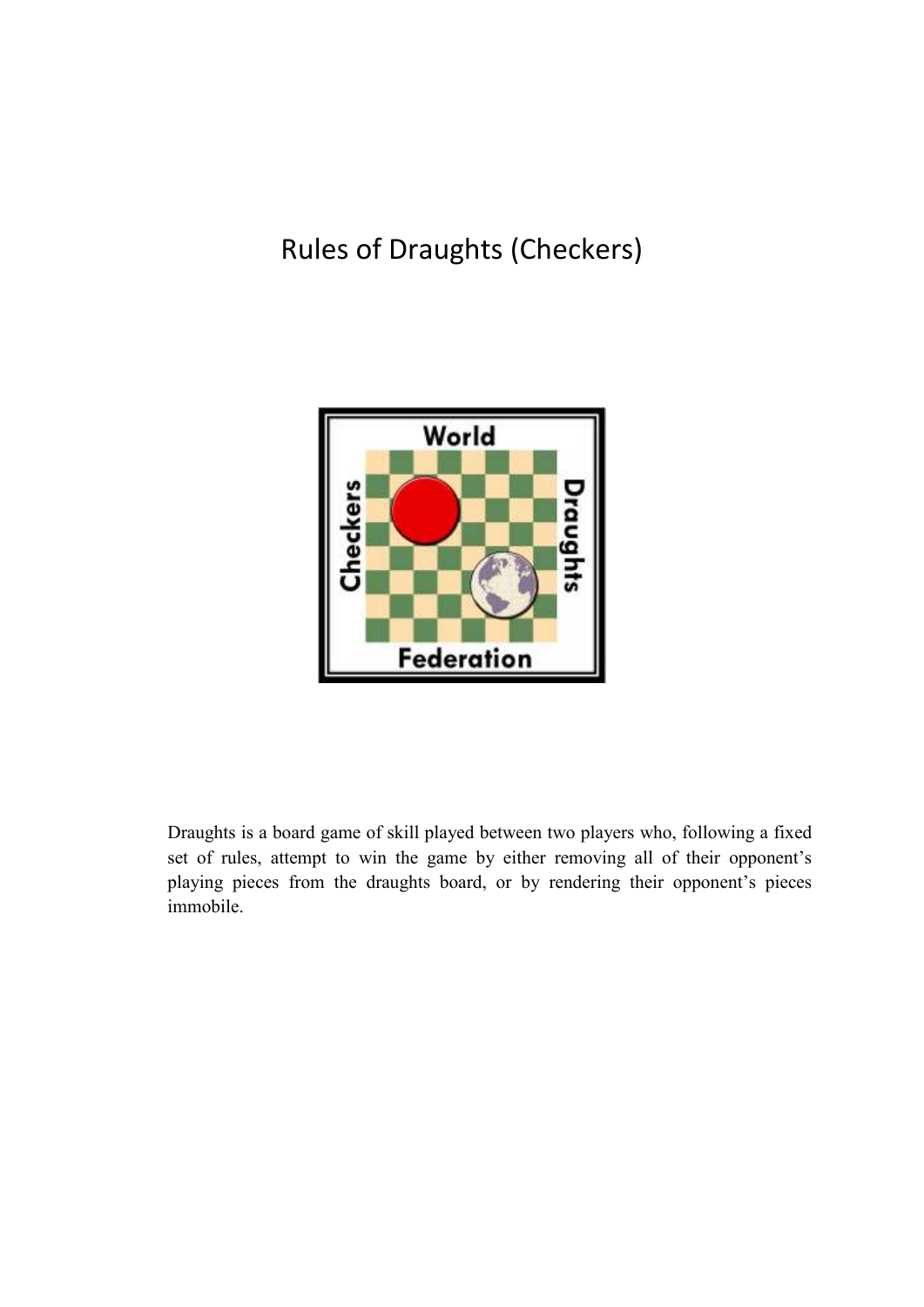## Preface:

The following rules of draughts cannot cover every possible situation that may arise during the course of a game, nor can they regulate for all administrative questions. Where instances arise that are not precisely regulated for by the following rules of draughts, it should be possible for the tournament controller/ referee to reach a correct and fair decision by reflecting on analogous situations, and through the use of absolute objectivity. We believe that the rules should not be over prescriptive so as to deprive a tournament controller / referee of their freedom to make a judgement based on fairness, logic and unforeseen special factors.

## **Section One: Equipment and Rules for Play.**

## THE DRAUGHTBOARD AND ITS ARRANGEMENT

- 1.1 The draughtboard is composed of 64 squares, alternately light and dark arranged in a square array of 8 rows and 8 columns and bounded by a neutral border.
- 1.2 The official draughtboard for use in all major events shall be of Green and White (or off white/cream) colours for the dark and light squares.
- 1.3 The size of squares of the draughts boards should be between 4.5 and 5 centimetres.
- 1.4 At the commencement of play the draughtboard is placed between the players in such a way that a green square is to be found on the player's near left side, and a white square to their right side. The playing squares to the near left side of the draughtboard is referred to as a player's "Single Corner", while the playing squares on the near right side is referred to as a player's "Double Corner" side.
- 1.5 The 32 green squares used for play on the draughtboard shall be assigned numbers 1- 32 for descriptive purposes. These numbers are the official reference system for notations and recording games.
- 1.6 These numbers should not be printed on an official draughtboard.
- 1.7 The draughtboard should be made of materials that do not create a "glare" or reflect light under tournament conditions.

## ` DRAUGHT PIECES AND THEIR ARRANGEMENT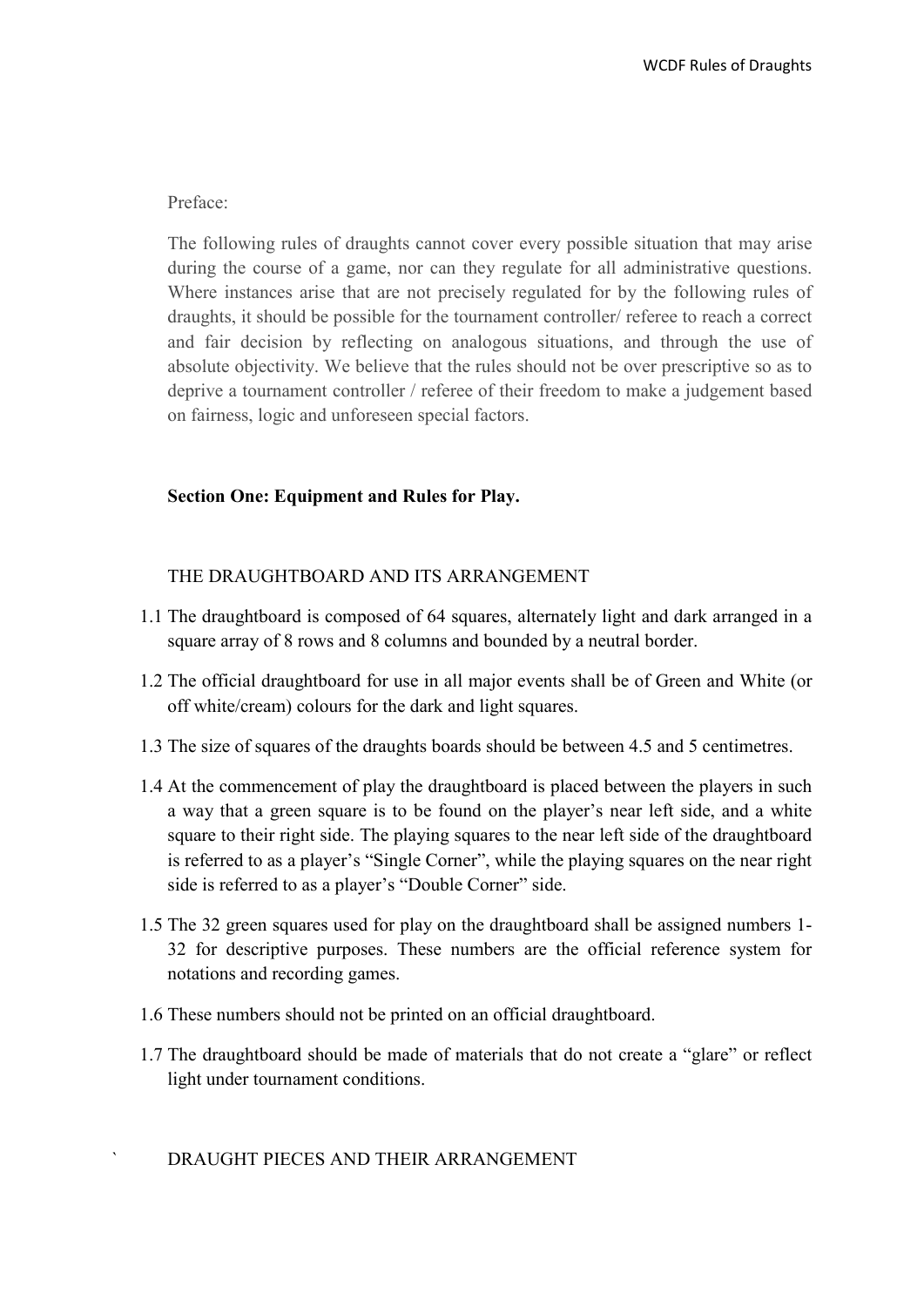- 1.8 At the beginning of a game, one player has 12 dark-coloured discs (referred to as "pieces" or "men"), and the other player has 12 light-coloured discs.
- 1.9 The official draught pieces shall be of RED and WHITE colours for the dark and light pieces, respectively. These are sometimes referred to as "Black" and White" in the games' literature. The pieces shall be a cylindrical shape of a uniform diameter, measuring not less than 3 centimetres nor more than 4 centimetres They shall be of a uniform design with a height / thickness of not less than 5mm (3/16 inches) nor more than 9mm (3/8 inches).
- 1.10 If other light and dark coloured pieces and board are used the colours of the men must make a distinct contrast with the colour of the squares of the board.
- 1.11 The Red pieces shall be set for beginning play on the first 12 squares of the player playing the Red pieces starting right to left, Nos. 1 thru 12. The White pieces will be on the last 12 squares, Nos. 21 thru 32, with No. 32 being the nearest double corner square.



## ORDER OF PLAY

- 1.12 To start the first game the players decide by random selection (i) which colour they will play. In subsequent games the players alternate colours.
- 1.13 The first move in each game is made by the player with the Red men; thereafter the moves are made by each player in turn (ii).

## THE MOVES

1.14 There are fundamentally 4 types of move: the ordinary move of a man, the ordinary move of a king, the capturing move of a man and the capturing move of a king.

Ordinary Move Of A Man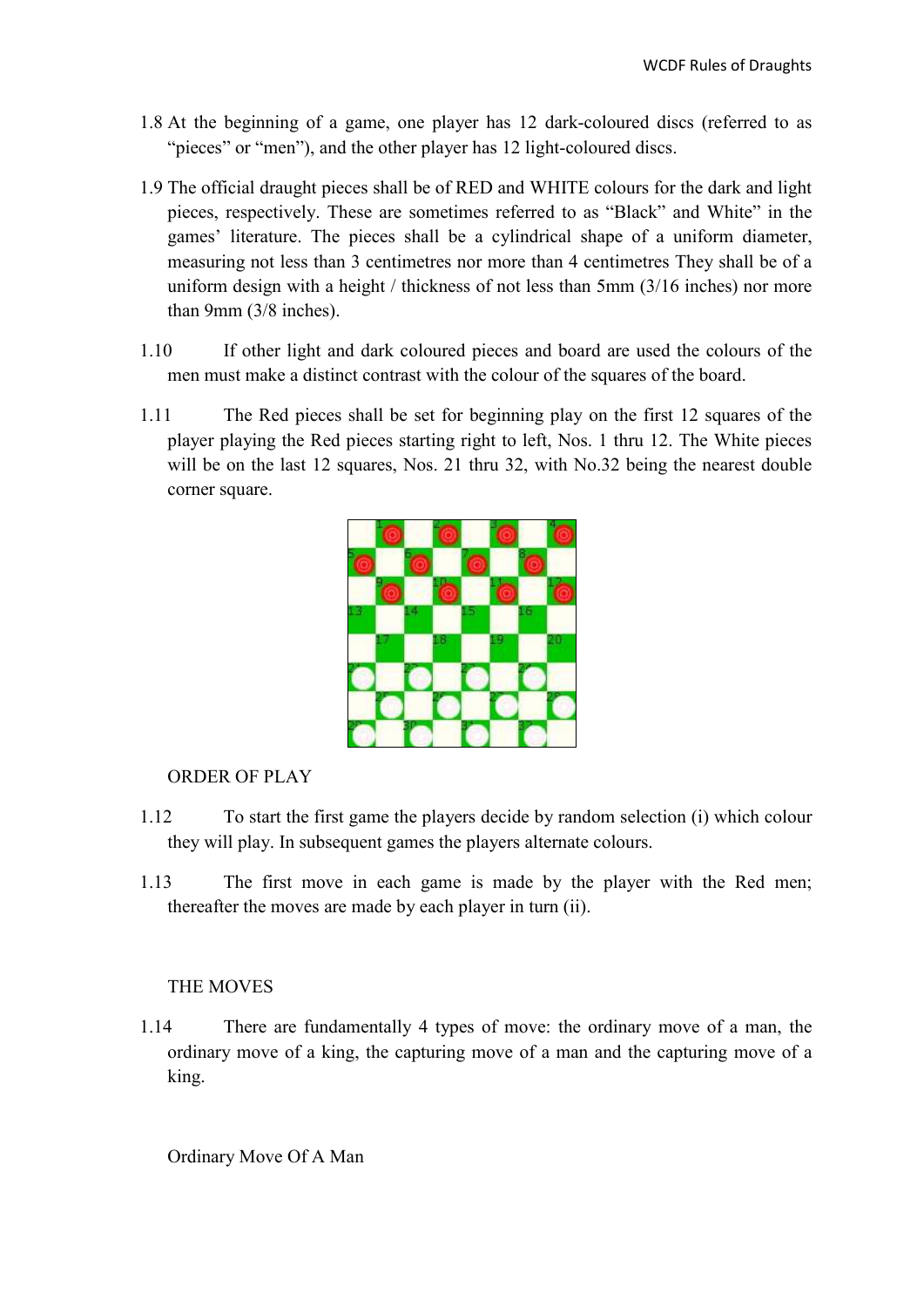- 1.15 An ordinary move of a man is its transfer diagonally forward left or right from one square to an immediately neighbouring vacant square. (Also see Rule 1.18)
- 1.16 When a man reaches the farthest row forward (known as the "king-row" or "crown-head") it becomes a king, and this completes the turn of play. The man can be crowned by either player (iii) by placing a man of the same colour on top of it before the next move is made. (It may be necessary to borrow from another set if no captured man is available for the purpose).

## Ordinary Move Of A King

1.17 An ordinary move of a king (crowned man) is from one square diagonally forward or backward, left or right, to an immediately neighbouring vacant square.

# Capturing Move Of A Man

1.18 A capturing move of a man is its transfer from one square over a diagonally adjacent and forward square occupied by an opponent`s piece (man or king) and on to a vacant square immediately beyond it. A capturing move is called a "jump". On completion of the jump the captured piece is removed from the board.

# Capturing In General

1.19 If a jump creates an immediate further capturing opportunity, then the capturing move of the piece (man or king) is continued until all the jumps are completed. The only exception is that if a man reaches the kingrow by means of a capturing move it then becomes a king but may not make any further jumps until their opponent has moved. At the end of the capturing sequence, all captured pieces are removed from the board.



1.20 All capturing moves are compulsory, whether offered actively or passively. If there are two or more ways to jump, a player may select any one that they wish, not necessarily that which gains the most pieces. Once started, a multiple jump must be carried through to completion. A man can only be jumped once during a multiple jumping sequence.

## Capturing Move Of A King

1.21 A capturing move of a king is similar to that of a man, but may be in a forward or backward direction.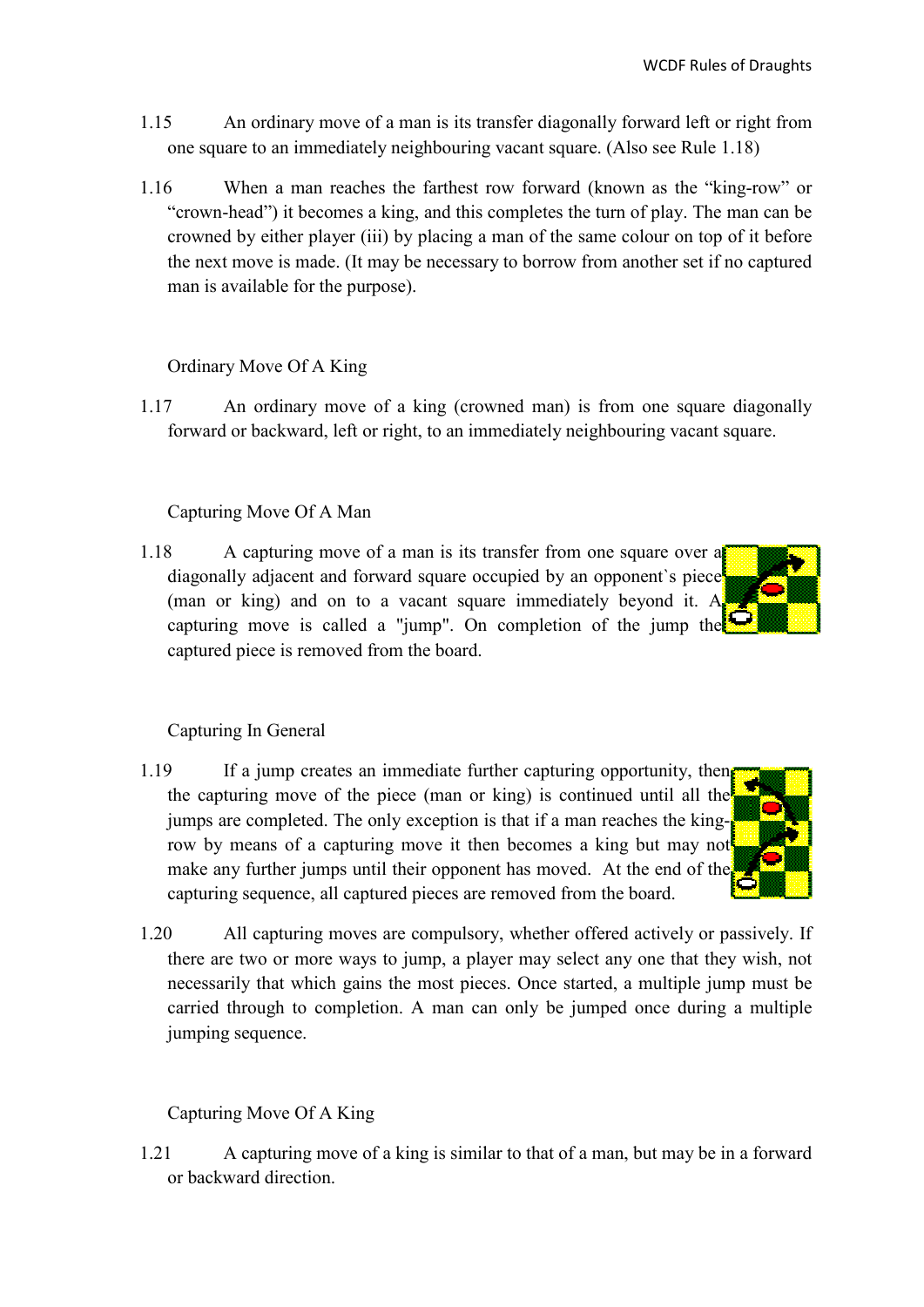Touching The Pieces

- 1.22 Either player, on intimating their intention to their opponent, is entitled to adjust their own or their opponent's pieces properly on their squares at any time during the course of the game.
- 1.23 If a player on their turn to move touches a piece they must play that piece, unless they have given an adjustment warning. If the piece is not legally playable, rule 1.25.2 applies.
- 1.24 If any part of a playable piece is played over a corner of the square on which it is stationed, the move must be completed in that direction.

#### FALSE, IMPROPER OR ILLEGAL MOVES

- 1.25 A player making a false, improper or illegal move shall be cautioned for the first offence, and the move recalled. They shall forfeit the game for any subsequent false, improper or illegal move made in that game. This applies, for example, if a player:
	- 1.25.1 Omits to capture or to complete a multiple capture.
	- 1.25.2 On their turn to play touches an unplayable piece.
	- 1.25.3 Moves a piece, either in an ordinary move or in a capturing move, on to a wrong square.
	- 1.25.4 Moves an uncrowned man backwards.
	- 1.25.5 When capturing, inadvertently removes one or more of their own or their opponent's pieces not in a position to be captured by that move.
	- 1.25.6 Adds one or more of their own pieces to the board.
	- 1.25.7 Continues a capturing move through the king-row with a man not already crowned.
	- 1.25.8 Moves a piece when it is not their turn to play.
- 1.26 An illegal move is condoned by the opponent moving a piece at their next turn.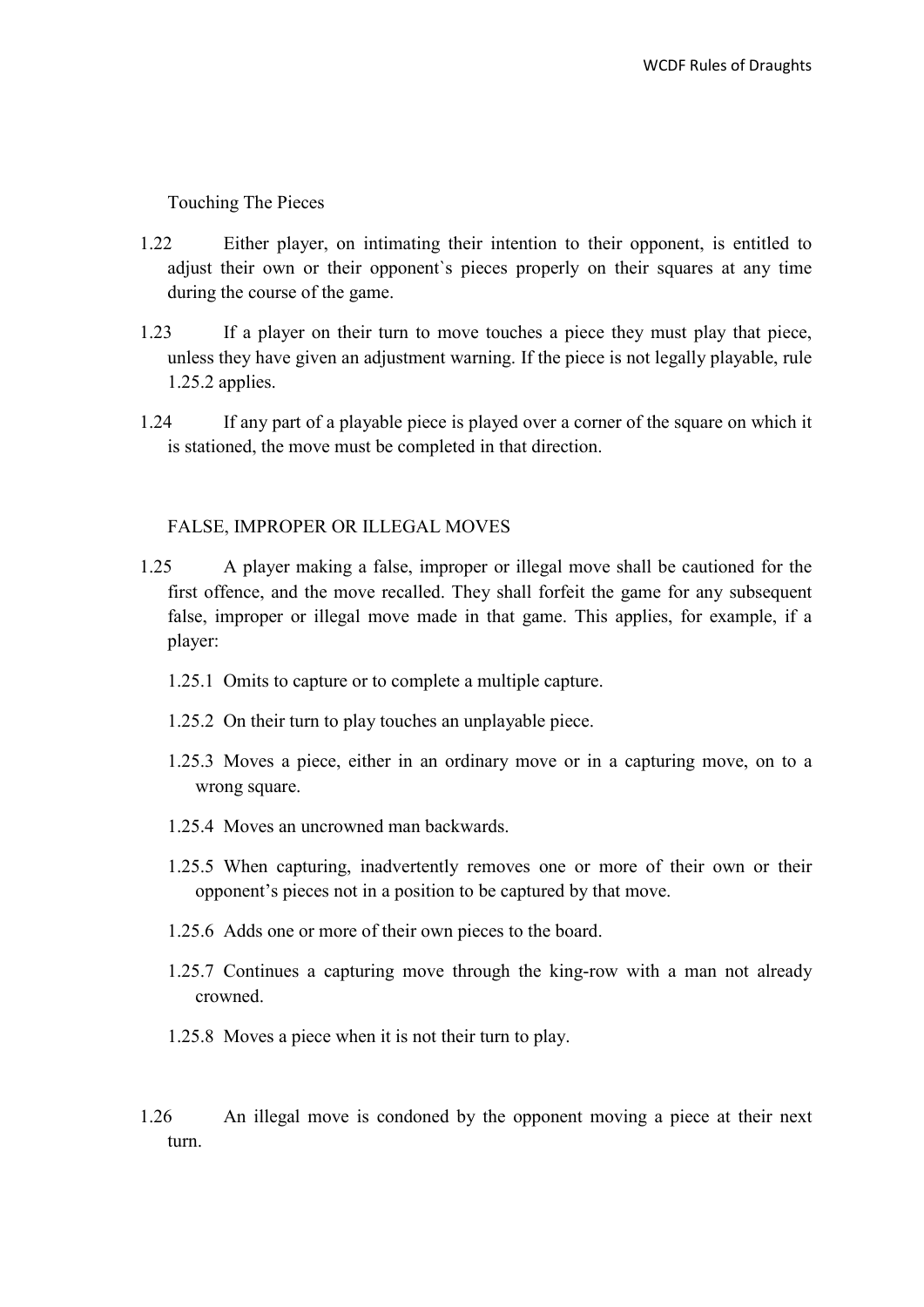- 1.27 If any of the pieces are accidentally displaced by the players or through any cause outside their control, the pieces are replaced without penalty and the game is continued.
- 1.28 A player who refuses to adhere to the rules shall immediately forfeit the game.

## RESULT OF THE GAME

1.29 There are only two possible states to define: the win and the draw.

#### Definition of a Win

- 1.30 The game is won by the player who can make the last move; that is, no move is available to the opponent on their turn to play, either because all their pieces have been captured or their remaining pieces are all blocked.
- 1.31 A player also wins if their opponent:
	- Resigns (iv) at any point.
	- Forfeits the game.
	- Fails to reach the time control when using clocks.

## Definition of a Draw

- 1.32 The game is drawn if at any stage both players agree on such a result (v). A game shall also be declared drawn where:
	- 1.32.1 At any stage of the game, a player can demonstrate to the satisfaction of the referee that with their next move they would create the same position for the third time during the game.
	- 1.32.2 At any stage of the game, a player can demonstrate to the satisfaction of the referee that both the following conditions hold:
		- a) Neither player has advanced an uncrowned man towards the king-row during their own previous 40 moves.
		- b) No pieces have been removed from the board during their own previous 40 moves.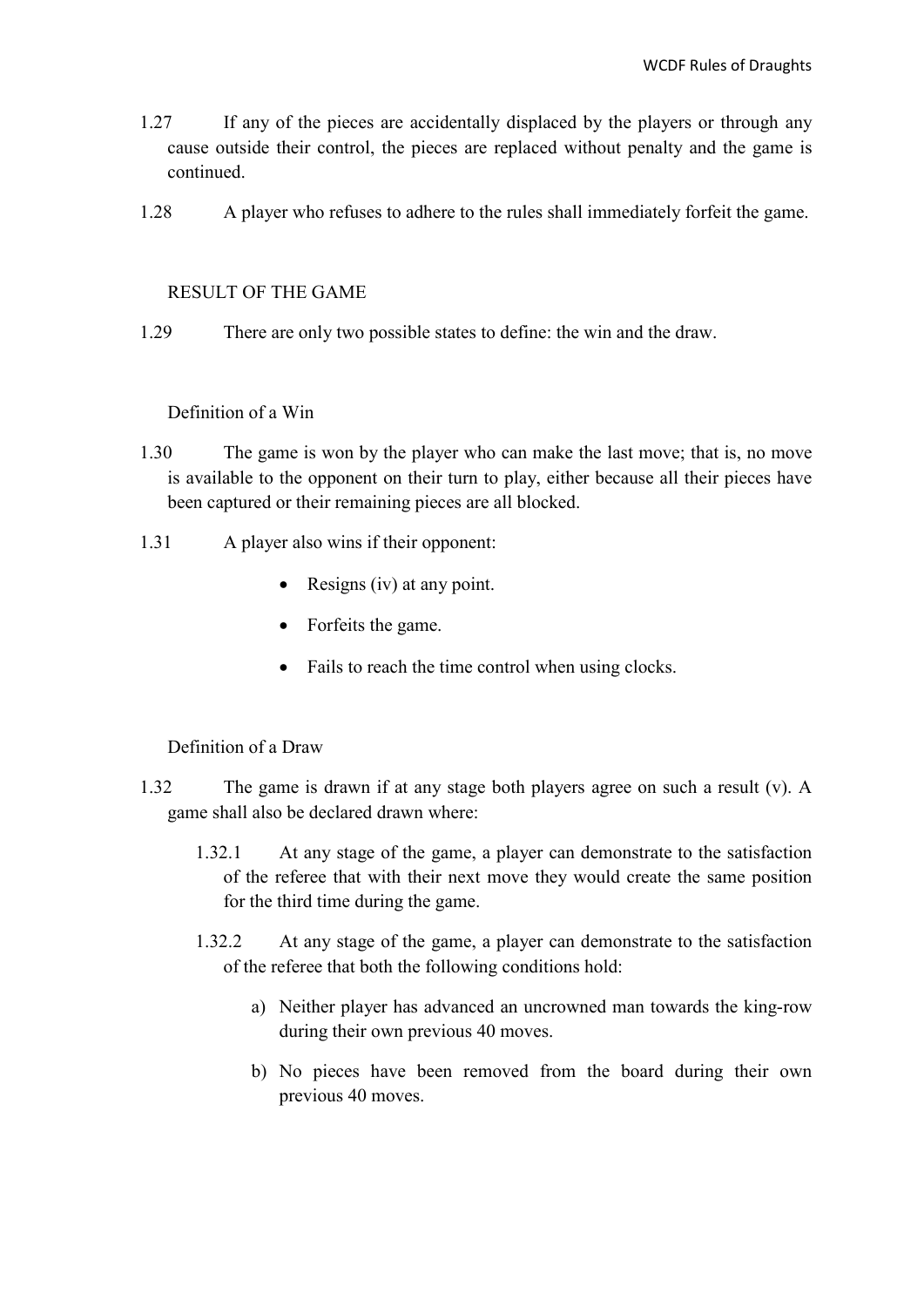$\overline{a}$ Notes:

<sup>i</sup> Traditionally there have been two methods used for random selection. The first method entails the "toss of a coin" where the person winning the toss may select the colour they wish to use in the  $1<sup>st</sup>$  game. The second method entails one player taking a playing piece of each colour and placing them, one in each closed hand, behind their back. The player then brings these hands forwards and offers their opponent the choice of either hand. The hand selected will contain the colour of that player's pieces in their first game.

 $\mathbf{u}$  if an opening is balloted from a recognised set of ballot cards (e.g. 3 move ballot) then these moves shall form the opening sequence of moves in the game. The game is then continued by the player whose turn it is to move following the balloted sequence of moves.

<sup>iii</sup> Traditionally the piece is crowned by the player whose king-row has been entered.

iv Resigning is usually indicated by saying "I resign" and/or stopping the clock.

v Offering an opponent a draw is usually done by saying "draw?" or "do you agree to a draw?"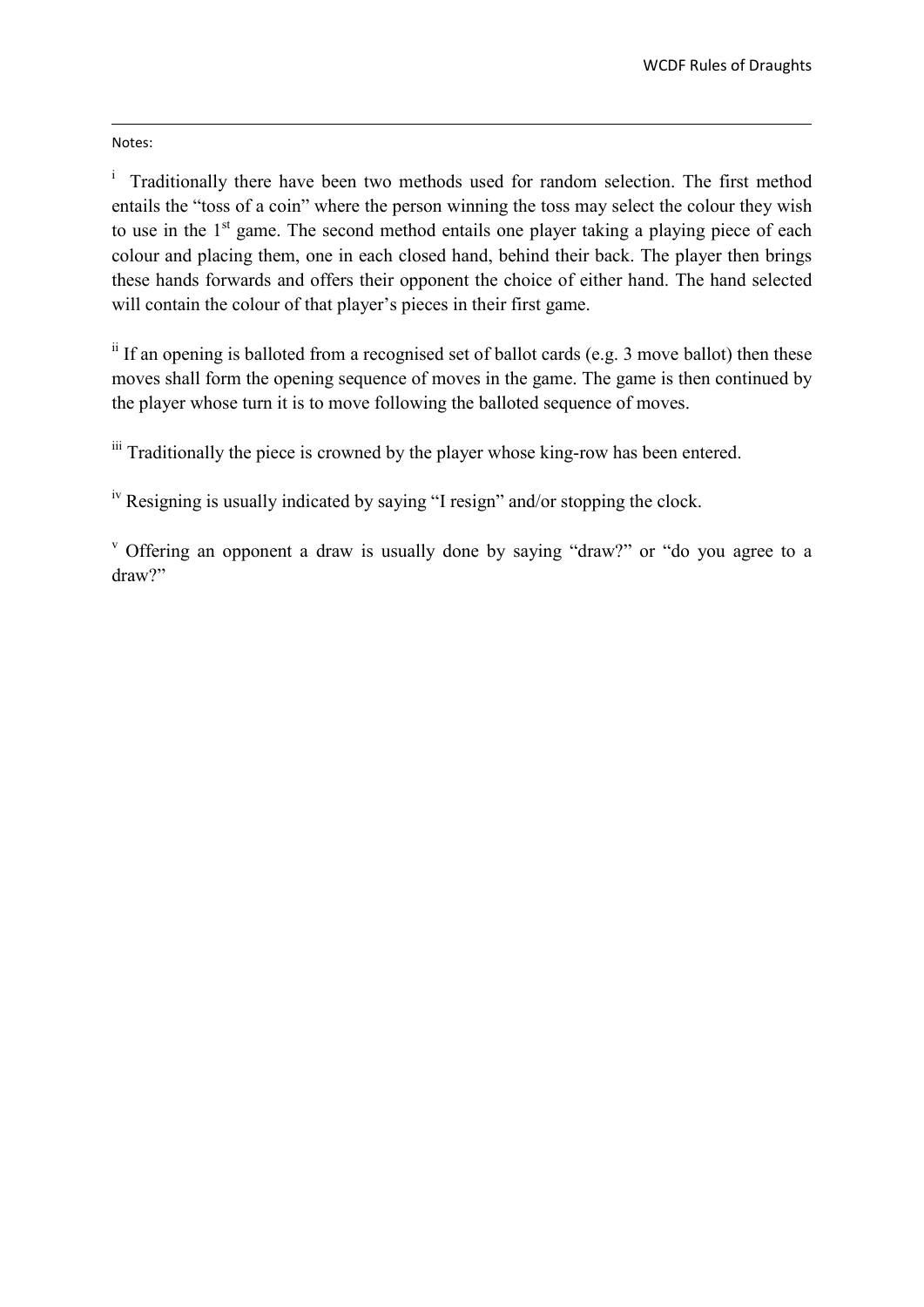#### **Section Two. Rules for the use of clocks.**

#### Equipment and terminology:

 $\overline{a}$ 

`Draughts Clock` means a clock with two time displays, connected to each other in such a way that only one of them can run at any one time. When a player presses the button above the clock on their own side it will start their opponent's clock on the opposite side. This action is known as "pressing their clock".

While these rules make reference to the use of manual clocks, they include the use of digital clocks.

`Clock` in the Rules of Draughts means one of the two time displays. `Flag fall` means the expiration of the allotted time for a player.

## **Using a clock:**

- 2.1 Before the start of the game the tournament controller decides where the draughts clock will be placed.
- 2.2 All clocks should be wound up prior to play commencing. Each clock face should register the same time.
- 2.3 At the start of each session the referee shall start each clock in turn, irrespective of whether one or both players are missing.
- 2.4 During the game each player, having made their move on the draughtsboard, shall press their own clock and thus start their opponent's clock. A player must always be allowed to press their own clock having made their move.
- 2.5 A player's move is not considered to have been completed until they have pressed their clock.
- 2.6 The time taken between making the move on the draughtsboard and pressing their clock and thus starting their opponent's clock is regarded as part of the time allotted to the player.
- 2.7 Each player shall be entirely responsible for pressing their own clock after their move and keeping a check on the number of moves made. Should they fail to do so, no warning, particularly by a third party, should be given.
- 2.8 A player may press their clock with either hand. However, it is forbidden for a player to keep their finger on the button or to `hover` over it.
- 2.9 The players must handle the draughts clock properly. It is forbidden to punch it forcibly, to pick it up or to knock it over. Where improper clock handling occurs, the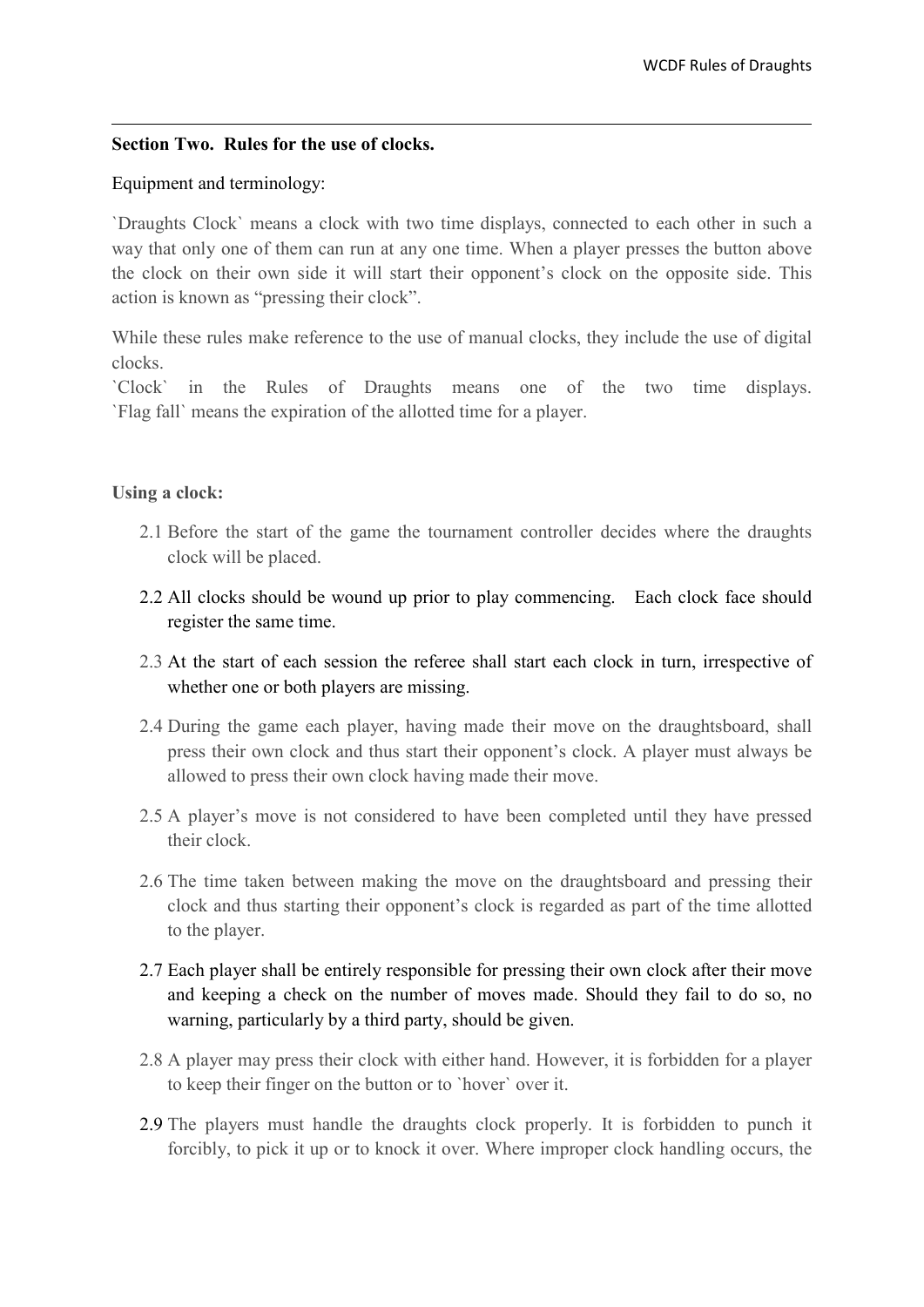player shall be cautioned for the first offence, and shall forfeit the game for any subsequent offence.

- 2.10 Every indication given by the clocks is considered to be conclusive in the absence of any evident defect.
- 2.11 A draughts clock with an evident defect shall be replaced. The tournament director shall replace the clock and use their best judgement when determining the times to be shown on the replacement draughts clock.
- 2.12 If both flags have fallen and it is impossible to establish which flag fell first, then the game shall continue under normal conditions.
- 2.13 Players shall not be allowed to walk away from the board during the game, other than to go to the toilet or smoking break. In this instance the clocks shall be kept running.
- 2.14 Where a player is deemed to be unable to use the clock, an assistant, who is acceptable to the tournament controller, may be provided by the player to perform this operation on their behalf.

# **Time Controls:**

- 2.15 When using a draughts clock, each player must make a minimum number of moves or all moves in an allotted period of time. A small "flag" on the clock face, which rises during the last few minutes of a game and falls "on the hour", denotes the time control. All time controls must be specified in advance. The following time controls are used for tournament play:
	- a) First Time Control: 30 moves per hour for the first hour.
	- b) Second Time Control: 15 moves per  $\frac{1}{2}$  hour for each succeeding  $\frac{1}{2}$  hour. (See Byelaws 5.7.2)
- 2.16 At the end of the first time control, the player playing the White pieces shall reset both clocks by 30 minutes. They shall repeat this action at each subsequent time control.
- 2.17 The time saved by a player during one period is added to their time available for the next period.
- 2.18 Each time display has a `flag`. Immediately after a flag falls, the requirements of Article 2.15 must be checked.
- 2.19 A flag is considered to have fallen when the Tournament Director observes the fact or when either player has made a valid claim to that effect.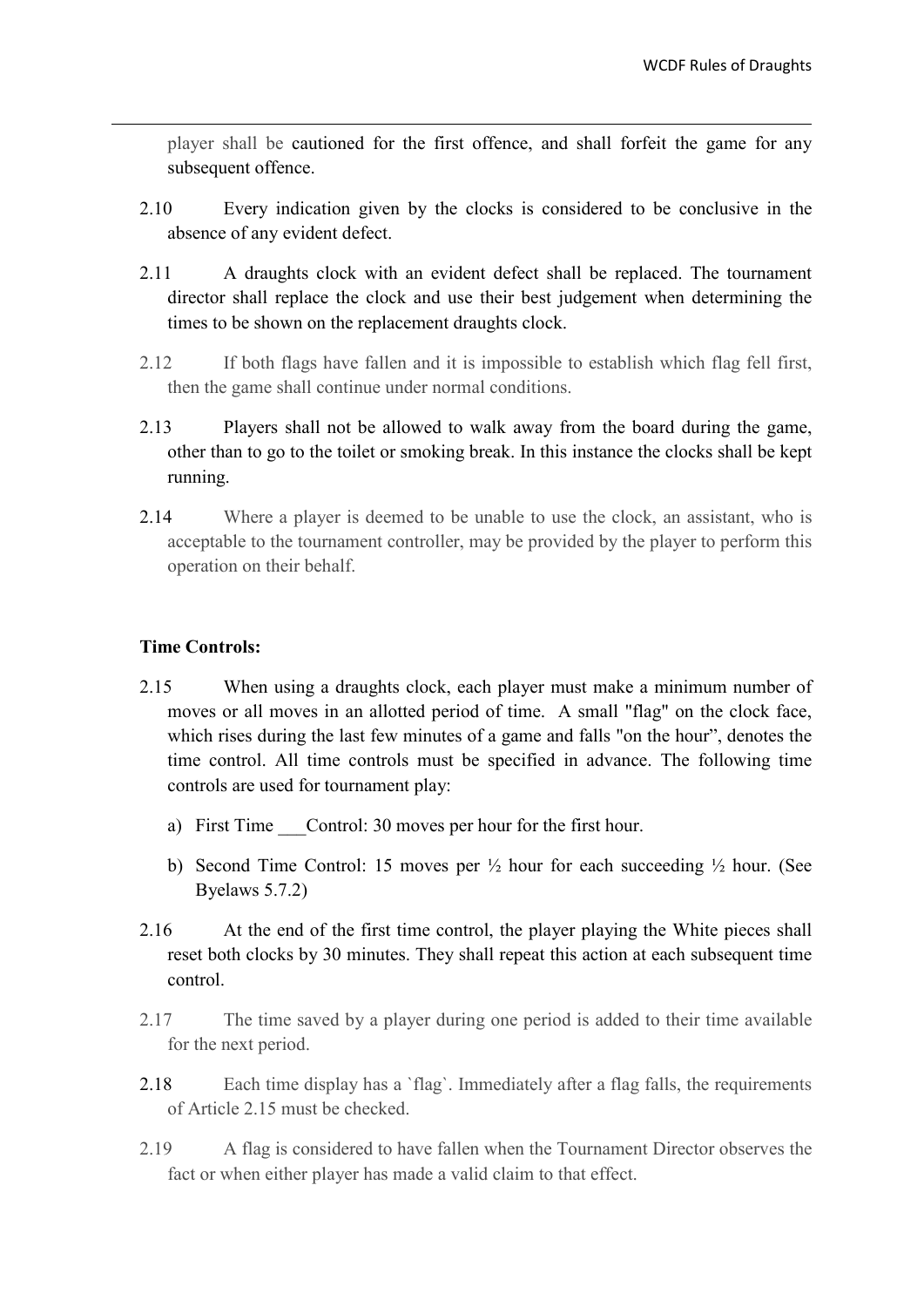2.20 If a player does not complete the prescribed number of moves in the allotted time, the game is lost by that player regardless of the position on the board.

## **Absent players:**

 $\overline{a}$ 

- 2.21 If a player is not present at the start of a session, their opponent, in consultation with the tournament controller shall start their clock in their absence.
- 2.22 The player whose turn it is to play shall have their clock started at the beginning of the game.
- 2.23 If a player arrives before an hour has elapsed, they may play the game, but with the reduced time available to them.
- 2.24 If a player arrives after their flag has fallen they shall forfeit that game. Where a player arrives after their flag has fallen for a second time (i.e. 2 hours late) they shall forfeit both games.
- 2.25 Where both players are absent then two clocks should be started, one for each player. Where both players remain absent for a game (1 hour) they shall both receive zero points for that game.

## **Interrupting clocks.**

- 2.26 If a game needs to be interrupted, only the tournament controller shall have the power to stop the clocks (both clock faces).
- 2.27 A player must seek the tournament controller's assistance where a problem arises, e.g. when the draughtsboard and pieces have been disrupted or when a required piece is not available.
- 2.28 If the tournament controller stops the clocks to deal with an issue, then the tournament controller shall decide when the game is to be restarted again.

## **Quickplay Finish**

A `quickplay finish` is the phase of a game, when all the (remaining) moves must be made in a limited time.

2.29 If nearing the end of a game (with time remaining) a player feels that the position in their game is even, and has offered a drawn result to their opponent and the offer is refused, the player has the power to ask the tournament controller to intervene. If the tournament controller feels that the position is even, with little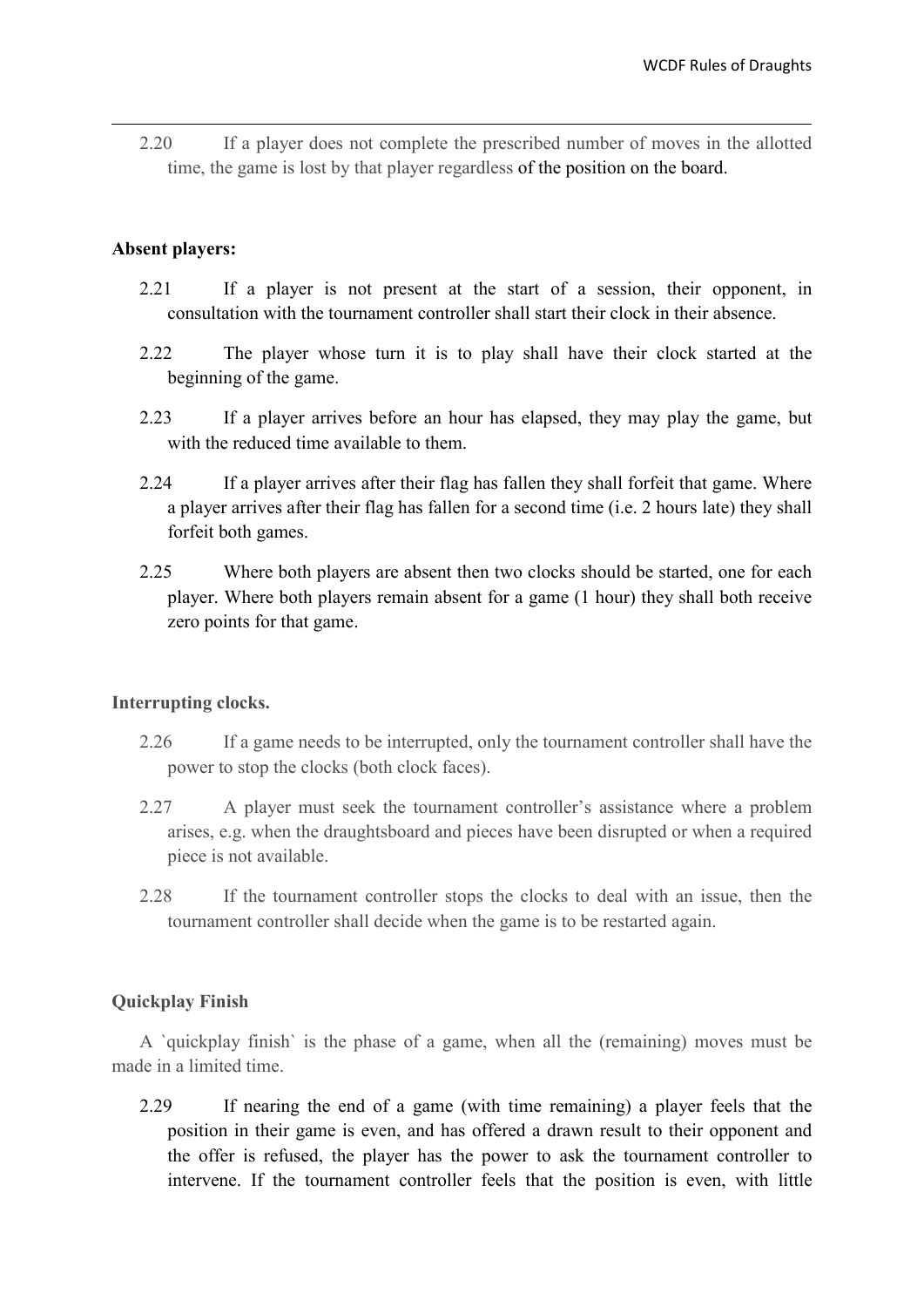winning chances to either player with reasonable care, the tournament controller has the power to declare the game drawn. However, if the tournament controller feels that there is an advantage to the requesting player's opponent, then the tournament controller shall allow the game to be continued to a conclusion.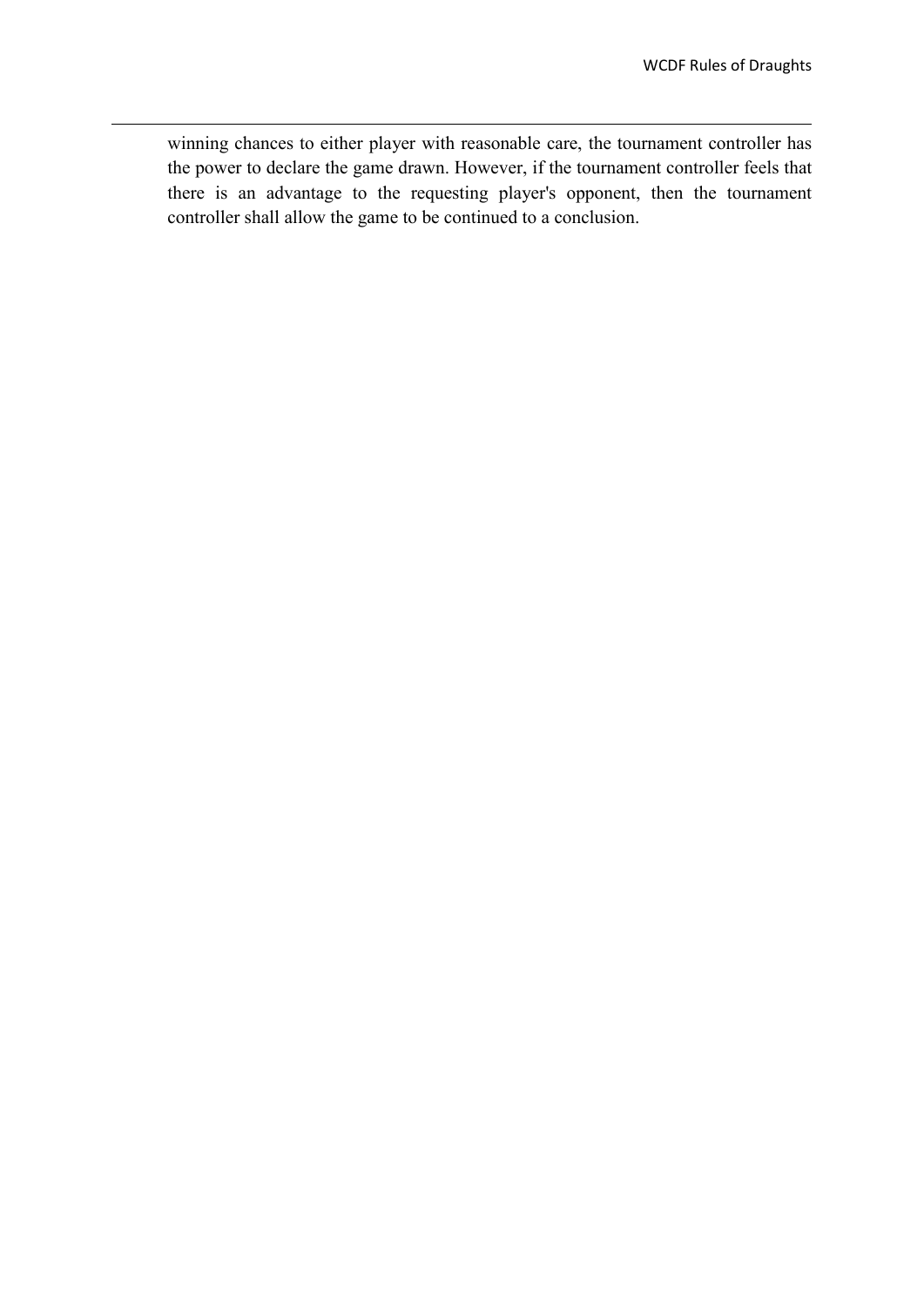## **Section Three: Recording of games:**

- 3.1 A "score-sheet" is a sheet of paper that is prescribed for the recording of a game of draughts in a competition, and is the property of the organiser of the event.
- 3.2 Each player shall be furnished with a score sheet for every scheduled game.
- 3.3 All players are obliged to record each game played.
- 3.4 In the course of play each player is required to record their own moves and those of their opponent, in the correct manner, move for move, as clearly and legibly as possible on the score sheet prescribed for the competition.
- 3.5 A player may reply to their opponent's move before recording it, but they must record their own previous move before making another.
- 3.6 The score-sheet shall be placed on the table in such a way that it is visible to the referee throughout the game.
- 3.7 If a player wishes to verify their record of a game by comparing it with that of their opponent, they must inform the tournament controller and if allowed, do it in their own playing time.
- 3.8 Both players must record the offer of a draw on the score-sheet. (See also 4.7)
- 3.9 At the conclusion of each round each player shall hand the referee a signed copy of each game played that indicates the result of the game. Each score sheet must be signed by both players.
- 3.10 Any player who fails to hand in a complete signed copy of their games at the conclusion of a round shall receive zero points for that round.
- 3.11 If a player is unable to keep score by reason of a medical condition, an assistant, who is acceptable to the referee, may be provided by that player to write down their moves. Their clock shall be adjusted by the referee in an equitable way.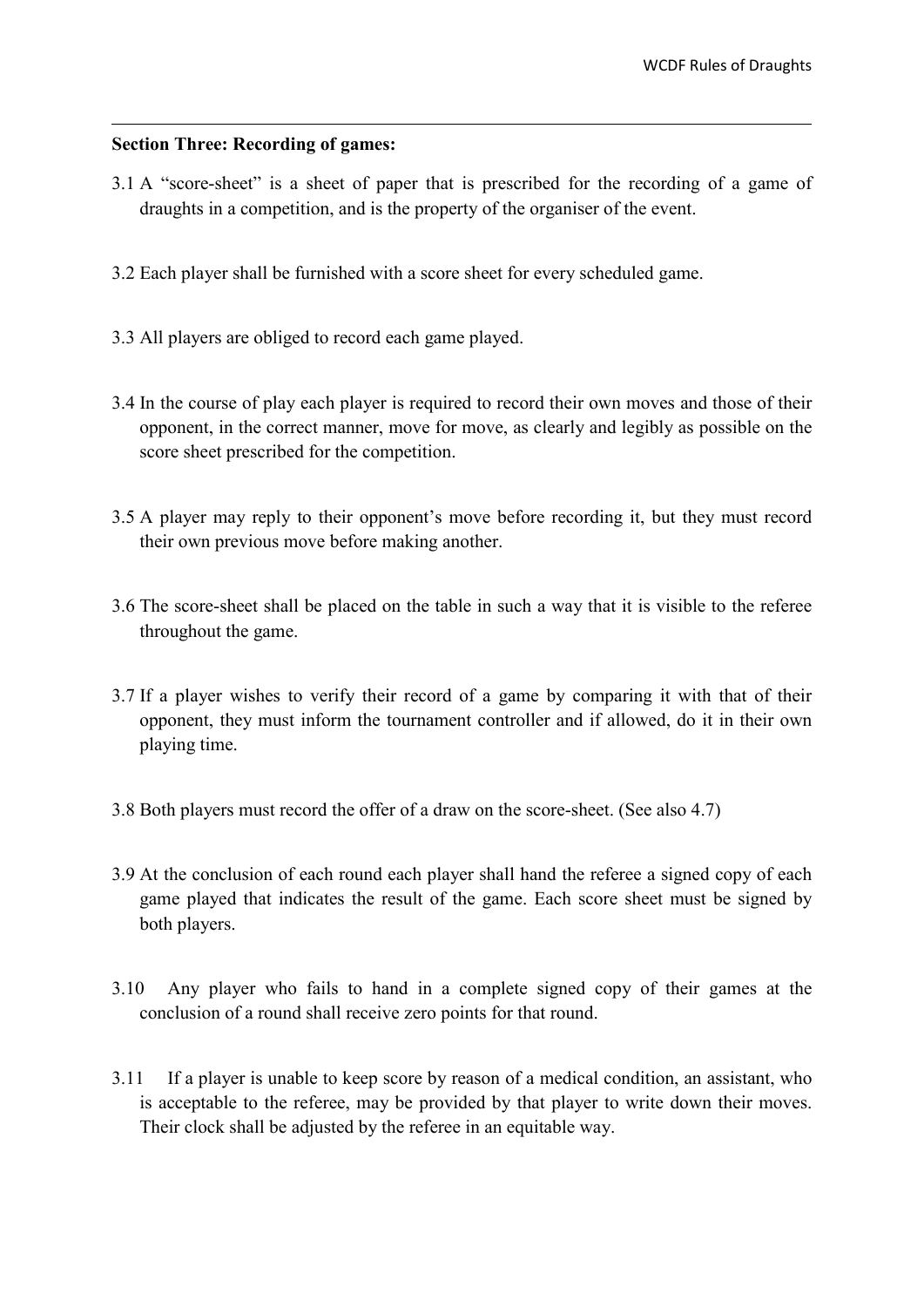Time Shortage:

- 3.12 A player is said to be in time shortage when they have 5 minutes or less before their flag falls.
- 3.13 Any player in time shortage is not obliged to continue recording every move made in the game during this phase, but instead must place a tick on their score-sheet after every move is made until one flag has fallen. Immediately after one flag has fallen the player must update their score-sheet completely using standard notation before moving another piece.
- 3.14 If both players are in time shortage the tournament referee or an assistant should try to be present and keep a record of the moves made. In this case, immediately after one flag has fallen, the tournament controller shall stop the clocks. Then both players shall update their score-sheets, using the referees or the opponent's score-sheet.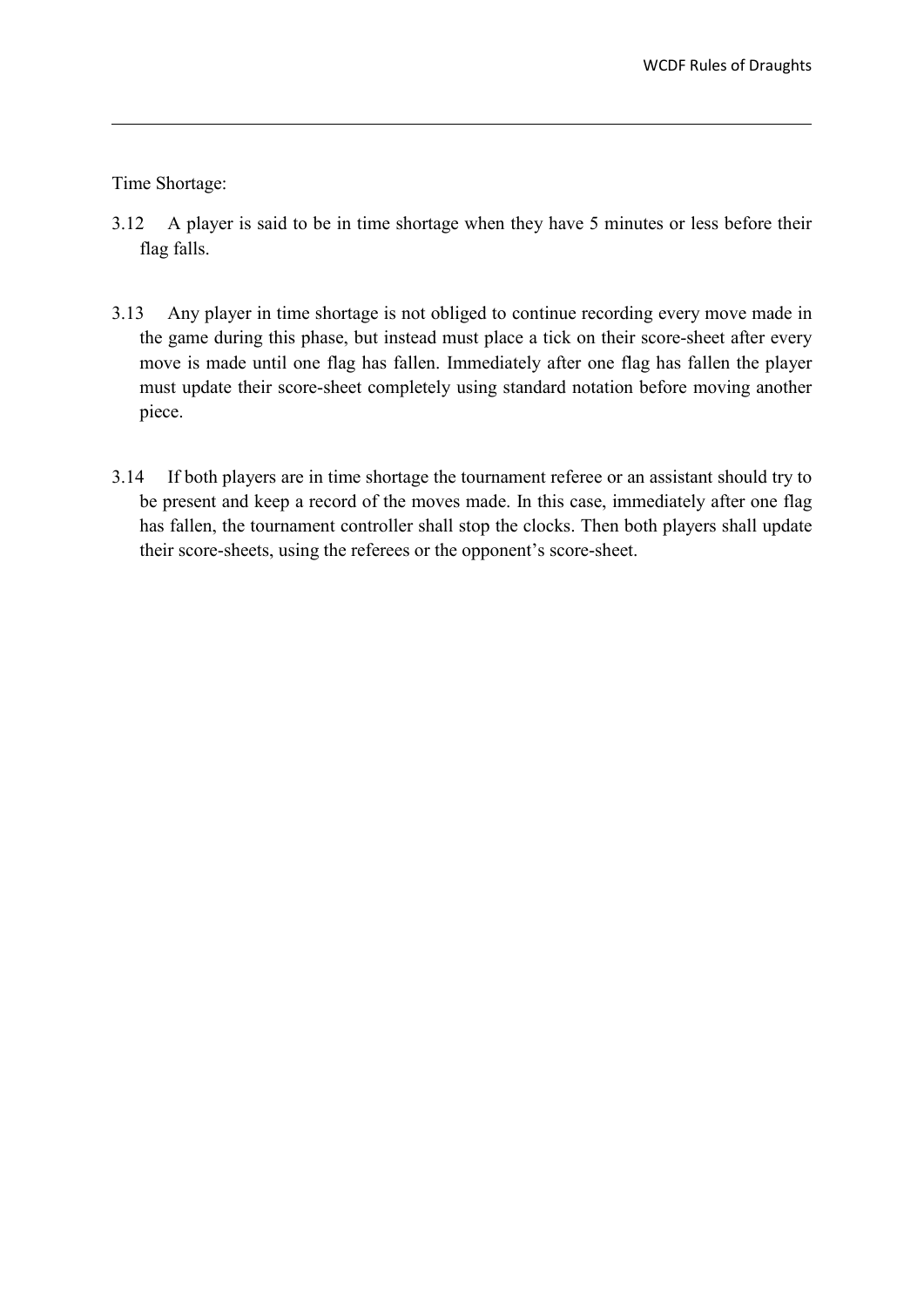#### **Section Four: The Conduct of Players**

- 4.1 The players shall take no action that will bring the game into disrepute.
- 4.2 Players must be seated at their designated playing table prior to the starting time for that round.
- 4.3 In the spirit of friendship players shall shake the hand of their opponent prior to the commencement of a round.
- 4.4 A player has the right to call on the tournament controller to rule upon a point of law (rules of the game), procedure, or conduct. The tournament controller must first establish the facts without disturbing other games. An extended discussion between the players and tournament controller is inappropriate in the playing area and another area may be used for this purpose. (See 2.27-2.29)
- 4.5 A player is forbidden to leave their board when it is their turn to move, without the permission of the tournament controller.(Also see 2.13)
- 4.6 Players are not permitted to walk / stand around the playing area to view other games that are in progress. Players who have finished their games shall be considered to be spectators.
- 4.7 A player wishing to offer a draw shall do so after having made their own move. No conditions can be attached to the offer. The offer once made cannot be withdrawn and remains valid until their opponent accepts it, rejects it orally, or rejects it by moving one of their own pieces, thus continuing the game. The offer of a draw shall be noted by each player on their score-sheet by a symbol. If the first offer is declined it is improper to offer another draw unless your opponent has since offered a draw or the position has changed substantially. (Also see 4.9)
- 4.8 Players are forbidden to make use of any notes, sources of information, advice, or analyse on another board.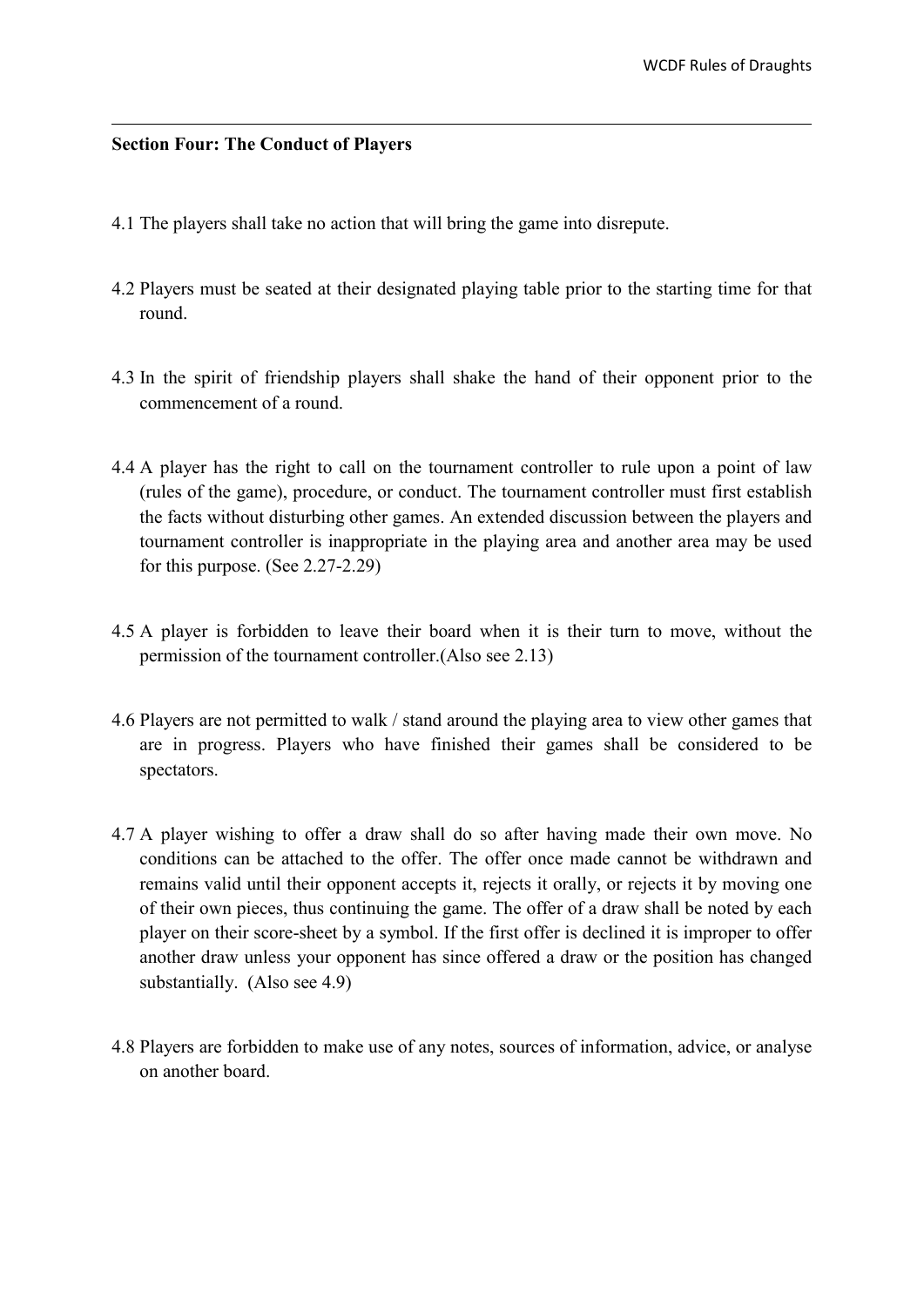4.9 Players are forbidden to distract or annoy their opponent in any manner, such as making any sounds or signs, pointing or hovering over the board. This includes unreasonable claims or repeated offers of a draw.

- 4.10 During the course of a game a player is forbidden from addressing any other person, with the exception of the tournament controller.
- 4.11 The score-sheet shall be used only for recording the moves, the times of the clocks, the offers of a draw, and other relevant data.
- 4.12 Players are not allowed to leave the `playing venue` without permission from the tournament controller. The playing venue is defined as the playing area, rest rooms, refreshment area, area set aside for smoking and other places as designated by the tournament controller.
- 4.13 Collusion to fix or throw games, whether before or during the game, in order to manipulate prize money, title norms, ratings, or any other purpose is illegal and may result in severe sanctions, including being banned from participation in future events.
- 4.14 A player who has lost a game must stop their clock immediately. It is rude and unsportsmanlike to abandon a lost position without resigning.
- 4.15 Players are forbidden to analyse a finished game in the playing area.
- 4.16 It is strictly forbidden to bring mobile phones or other electronic means of communication, not authorised by the tournament controller, into the playing venue. If a player's mobile phone rings in the playing venue during play, that player shall lose the game in progress.
- 4.17 Persistent refusal by a player to comply with the rules shall be penalised by loss of the game.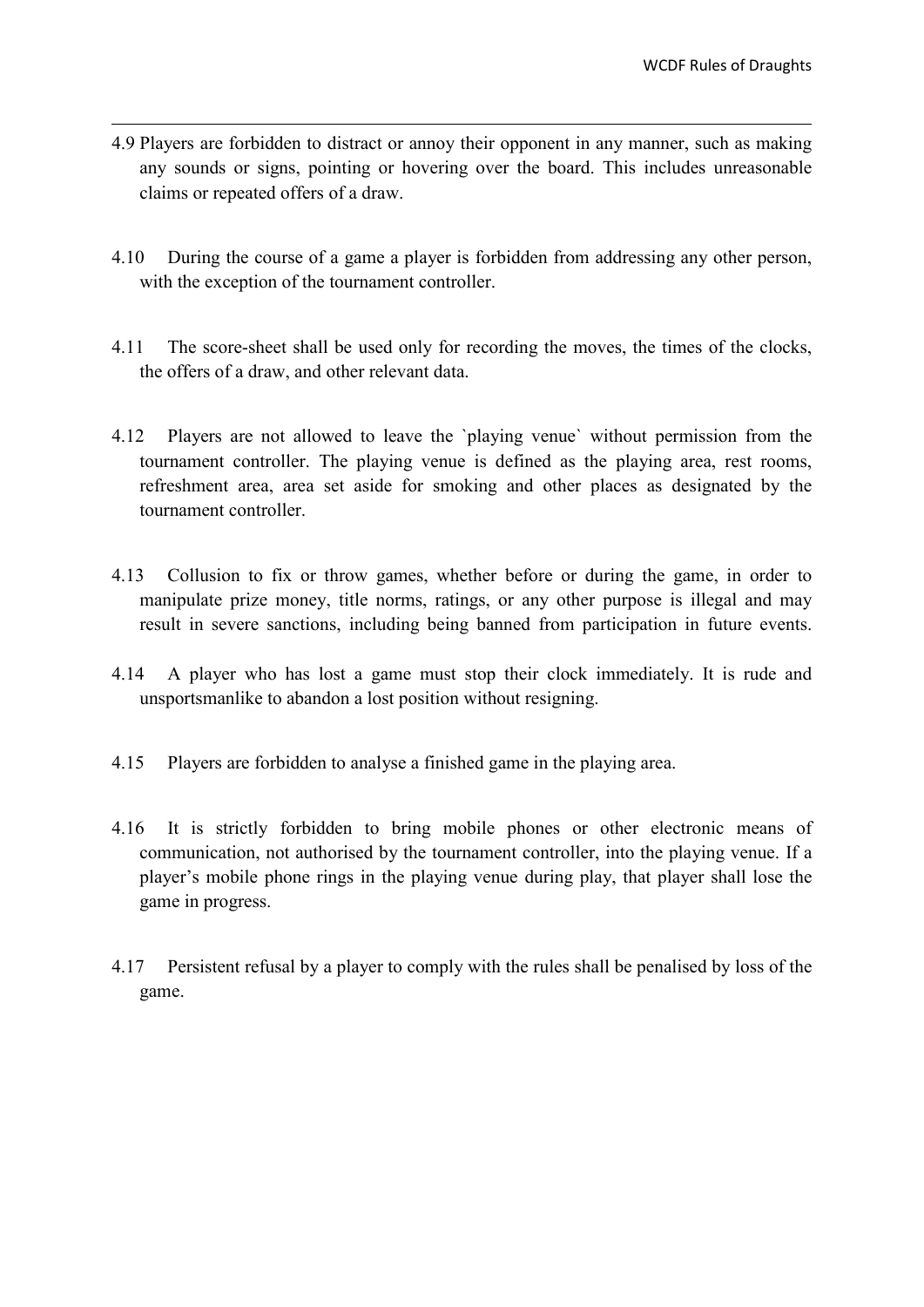#### **Section Five: The Conduct of Spectators**

- 5.1 Spectators have no special privileges and must adhere to the instructions of the tournament controller at all times.
- 5.2 Spectators may be confined to a certain area of the playing venue (spectators' area) on the instructions of the tournament controller.
- 5.3 Spectators must maintain a complete silence while there is any play ongoing.
- 5.4 Spectators shall not interfere with play or in any way annoy or distract the players. This includes pointing out that it is a certain player's turn to move, time management issues, flag falls, etc.
- 5.5 Spectators may point out irregularities to the tournament controller in a manner neither heard or noticed by the players, but have no right to make claims of any kind on behalf of players.
- 5.6 Spectators shall not engage in conversation with the players in the interval between the first and second games of a round.
- 5.7 Spectators shall not analyse ongoing games by using draughts boards, or electronic devices, without the permission of the referee.
- 5.8 It is strictly forbidden to bring mobile phones or any other electronic devices means of communication, not authorised by the tournament controller, into the playing venue.
- 5.9 Persistent refusal by a spectator to comply with a direction given by the tournament controller shall result in their expulsion from the playing venue.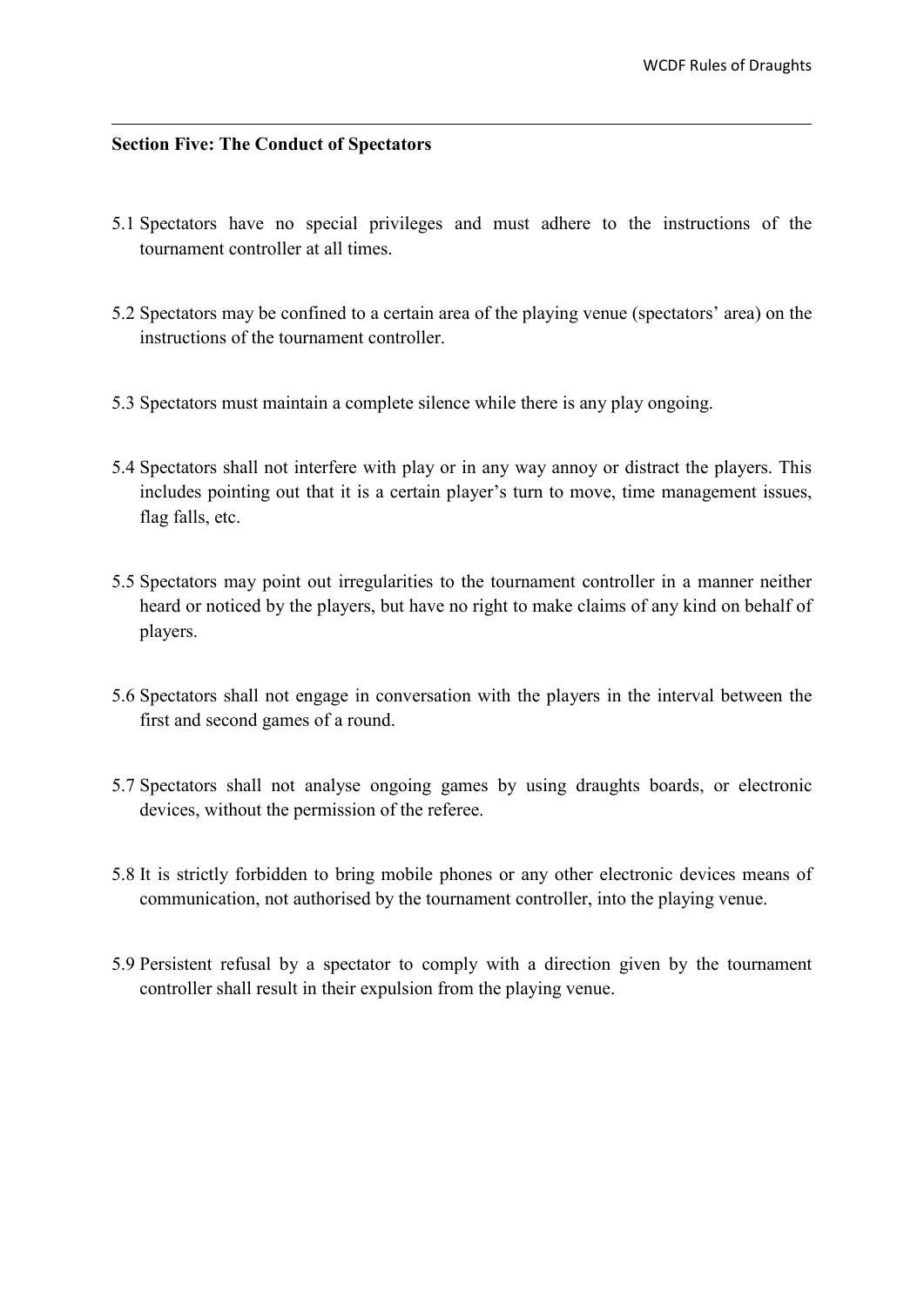#### **Section Six: The Role of the Tournament Controller:**

- 6.1 The tournament controller shall see that the rules are strictly observed, and is bound by the official Rules of Draughts, procedures and policies.
- 6.2 The tournament controller shall act in the best interest of the competition. They should ensure that the equipment being used is of a sufficient quality, that a good playing environment is maintained, and that the players are not disturbed.
- 6.3 The tournament controller has the power to appoint assistants as required to help in the performance of his or her duties, to accept and list entries, to familiarise players with the playing facility and tournament conditions, to prepare pairings, display wall charts, rule on disputes and enforce such rulings, to collect scores, report and forward tournament results and fees to the sponsoring organisation.
- 6.4 The tournament controller shall decide the seating arrangements for the players, allocating seats, tables, etc. (See 2.1)
- 6.5 The tournament controller shall oversee the ballot of openings (if used) and ensure that all clocks are started at the time specified for the commencement of that round. (See 2.3)
- 6.6 The tournament controller shall supervise the progress of the competition.
- 6.7 The tournament controller shall observe the games, especially when the players are short of time, enforce decisions made and impose penalties on players where appropriate. (See 2.19)
- 6.8 The tournament controller must not intervene in a game except in cases described by the Rules of Draughts. The tournament controller shall refrain from informing a player that their opponent has completed a move or that the player has not pressed their clock. (See 2.7 & 2.19)
- 6.9 Where a breach of the rules takes place by a player or spectator the tournament controller shall apply one of the following penalties (a) warning, (b) declaring the game to be lost, (c) disqualification from the competition, (d) expulsion from the event. The tournament controller may use their discretion where they believe the violation was unintentional.